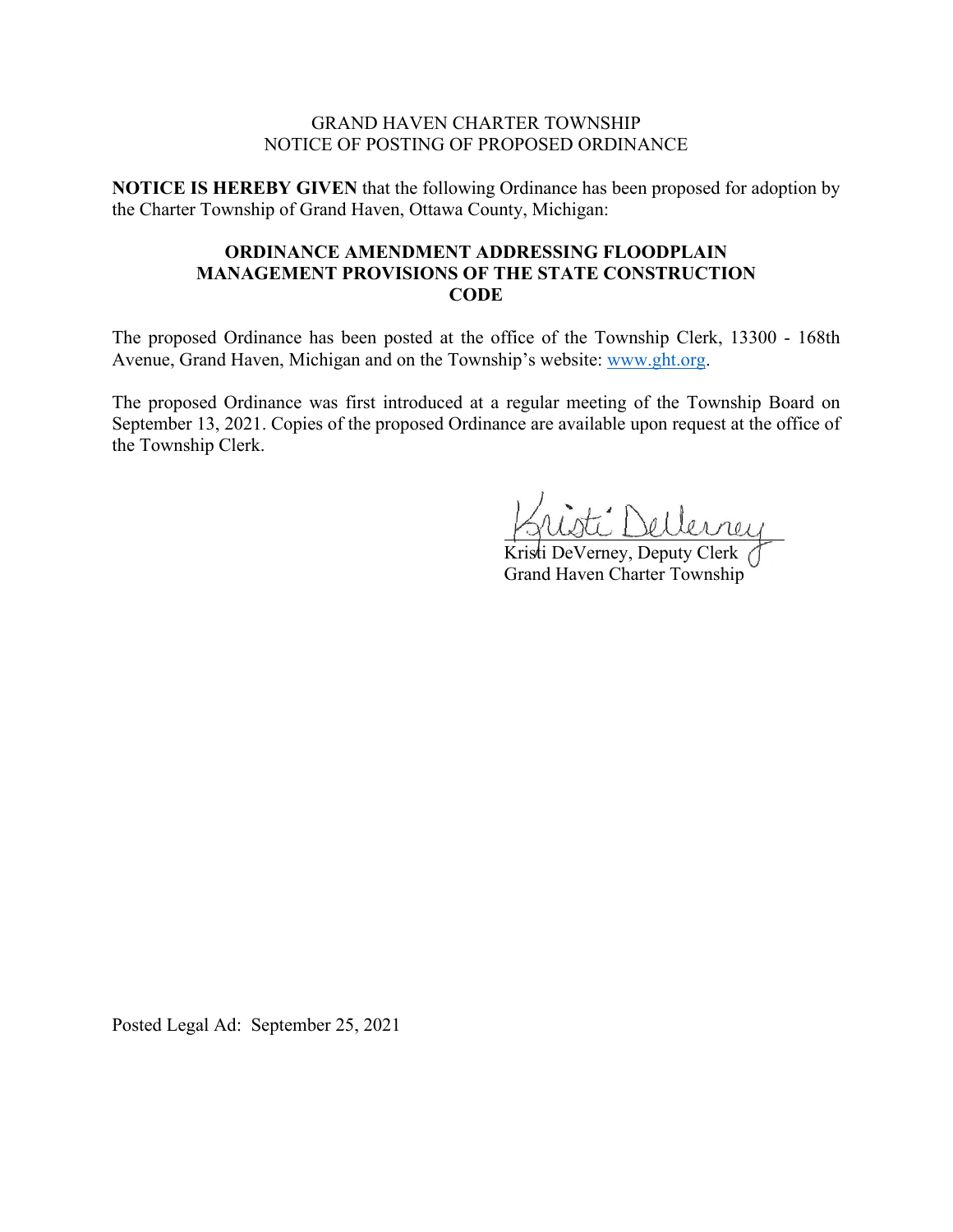#### **ORDINANCE \_\_\_\_**

## **ORDINANCE AMENDMENT ADDRESSING FLOODPLAIN MANAGEMENT PROVISIONS OF THE STATE CONSTRUCTION CODE**

An Ordinance to amend Ordinance 501, effective November 29, 2011 and titled "Building Code and Residential Code Enforcement Agency Ordinance," to affirm an enforcing agency to discharge the responsibility of the Charter Township of Grand Haven located in Ottawa County, and to designate regulated flood hazard areas under the provisions of the State Construction Code Act, Act No. 230 of the Public Acts of 1972, as amended.

THE CHARTER TOWNSHIP OF GRAND HAVEN, OTTAWA COUNTY, MICHIGAN, ORDAINS:

**Section 1.** AGENCY DESIGNATED. Pursuant to the provisions of the state construction code, in accordance with Section 8b(6) of Act 230, of the Public Acts of 1972, as amended Grand Haven Charter Township is hereby designated as the enforcing agency to discharge the responsibility of the Charter Township of Grand Haven under Act 230, of the Public Acts of 1972, as amended, State of Michigan. The Charter Township of Grand Haven assumes responsibility for the administration and enforcement of said Act throughout the corporate limits of the community adopting this ordinance.

**Section 2.** CODE APPENDIX ENFORCED. Pursuant to the provisions of the state construction code, in accordance with Section 8b(6) of Act 230, of the Public Acts of 1972, as amended, Appendix G of the Michigan Building Code shall be enforced by the enforcing agency within the jurisdiction of the community adopting this ordinance.

**Section 3.** DESIGNATION OF REGULATED FLOOD PRONE HAZARD AREAS. The Federal Emergency Management Agency (FEMA) Flood Insurance Study (FIS) Entitled "Ottawa County, Michigan (All Jurisdictions)" and dated October 21, 2021 and the Flood Insurance Rate Map(s) (FIRMS) panel numbers of 26139C0079F, 26139C0086F, 26139C0088F, and 26139C0180F, effective October 21, 2021 and 26139C0087E, 26139C0089E, 26139C0091E, 26139C0093E, 26139C0095E, and 26139C0185E, effective December 16, 2011 are adopted by reference for the purposes of administration of the Michigan Construction Code, and declared to be a part of Section 1612.3 of the Michigan Building Code, and to provide the content of the "Flood Hazards" section of Table R301.2(1) of the Michigan Residential Code.

**Section 4.** REPEALS. All ordinances inconsistent with the provisions of this ordinance are hereby repealed.

**Section 5.** EFFECTIVE DATE. This ordinance was approved and adopted by the Township Board on 2021, after introduction and first reading on September 13, 2021, and publication after first reading as required by Michigan law. This ordinance shall be effective on the date of its publication after adoption.